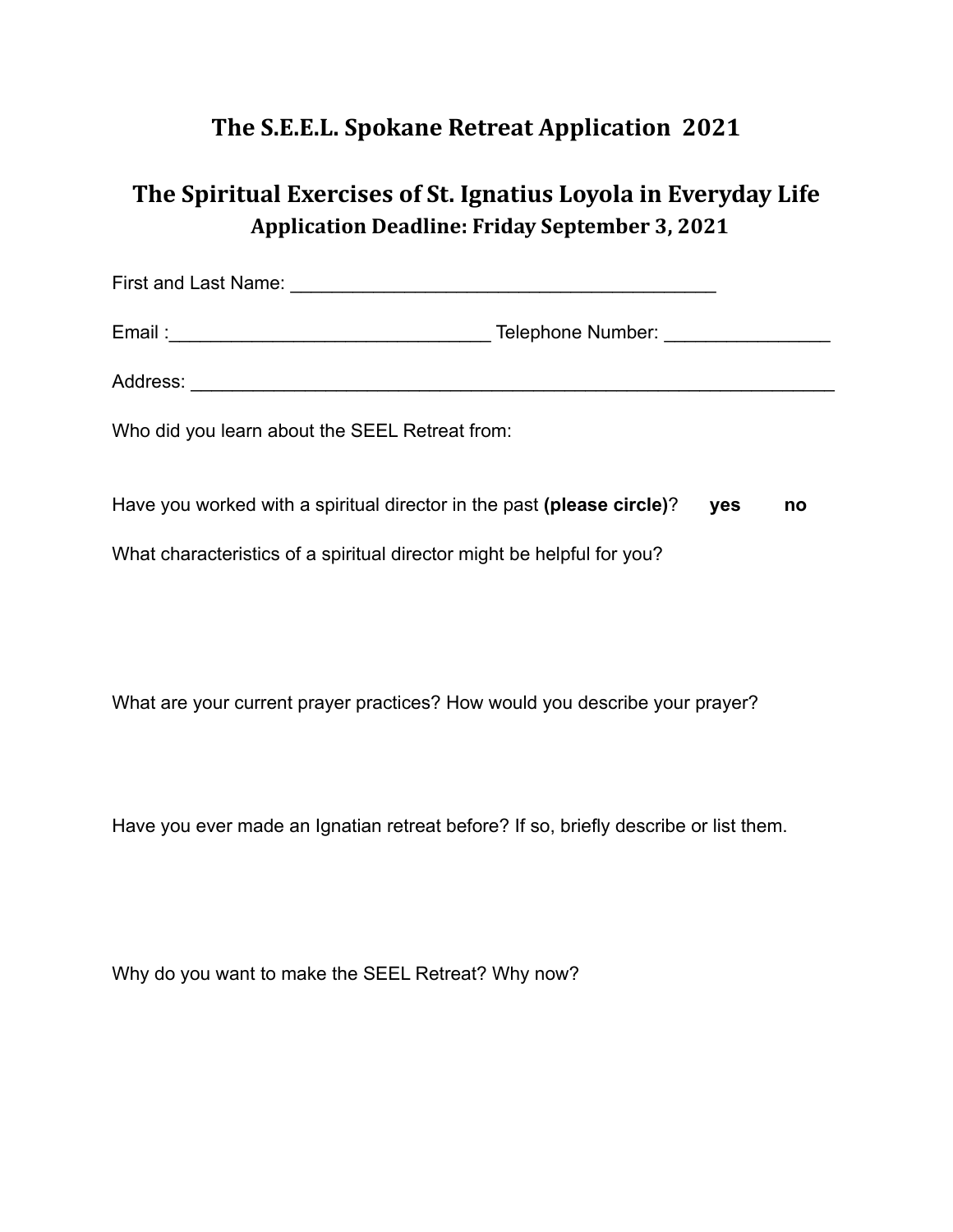Who is God to you?

Who are you to God?

What life circumstances may affect your commitment to the SEEL retreat?

Who will support you in your commitment?

Are you willing to dedicate, to the best of your ability, time for daily prayer (30 minutes-1 hours), weekly spiritual direction (1 hour), and monthly SEEL Retreat nights (90 minutes)? **Circle one: Yes No Unsure**

Is there anything not covered in your responses above that may be helpful for your spiritual director to know about you, or in helping the Director of the SEEL Retreat program match you with a director?